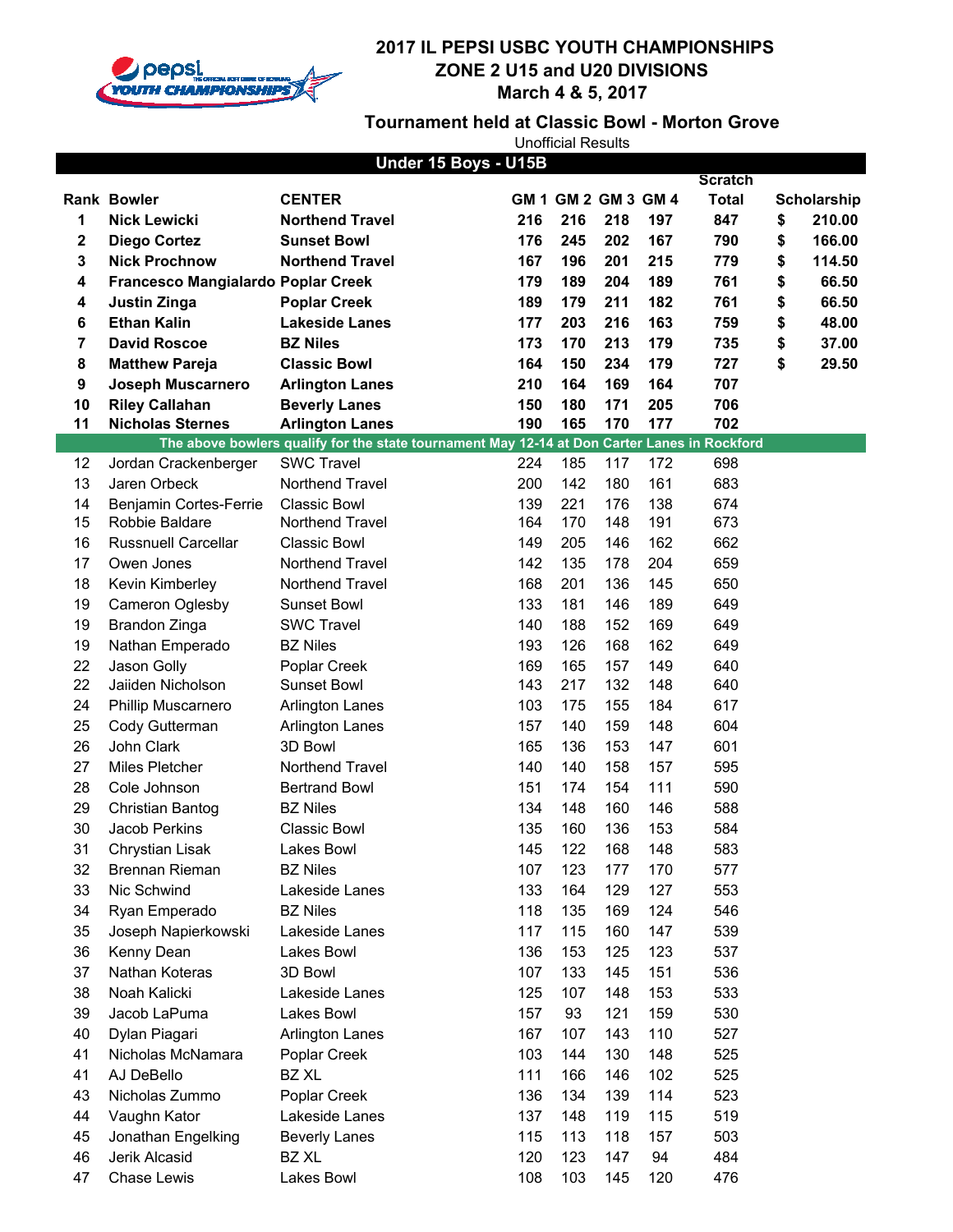

#### **Tournament held at Classic Bowl - Morton Grove**

|    |                    |                      | <b>Unofficial Results</b> |     |     |            |     |  |  |
|----|--------------------|----------------------|---------------------------|-----|-----|------------|-----|--|--|
| 48 | Michael DeBello    | BZ XL                | 103                       | 127 | 97  | 114        | 441 |  |  |
| 49 | Alec Melecio       | Lakes Bowl           | 70                        | 91  | 117 | 138        | 416 |  |  |
| 50 | Dylan Barbee       | Arlington Lanes      | 102                       | 119 | 83  | 90         | 394 |  |  |
| 51 | Aaron Dallstream   | <b>Bertrand Bowl</b> | 76                        | 80  | 91  | 89         | 336 |  |  |
| 52 | Andy Aquinaga      | <b>Bertrand Bowl</b> | 84                        | 75  | 78  | 73         | 310 |  |  |
| 53 | lan Pawlak         | BZ XL                | <b>DNB</b>                |     |     |            |     |  |  |
| 53 | <b>Wyatt Geist</b> | Arlington Lanes      | <b>DNB</b>                |     |     |            |     |  |  |
| 53 | <b>Trey Hall</b>   | Poplar Creek         | <b>DNB</b>                |     |     |            |     |  |  |
| 53 | Jamari Jenkins     | Classic Bowl         | <b>DNB</b>                |     |     |            |     |  |  |
| 53 | Joe Cednick        | 3D Bowl              |                           |     |     | <b>DNB</b> |     |  |  |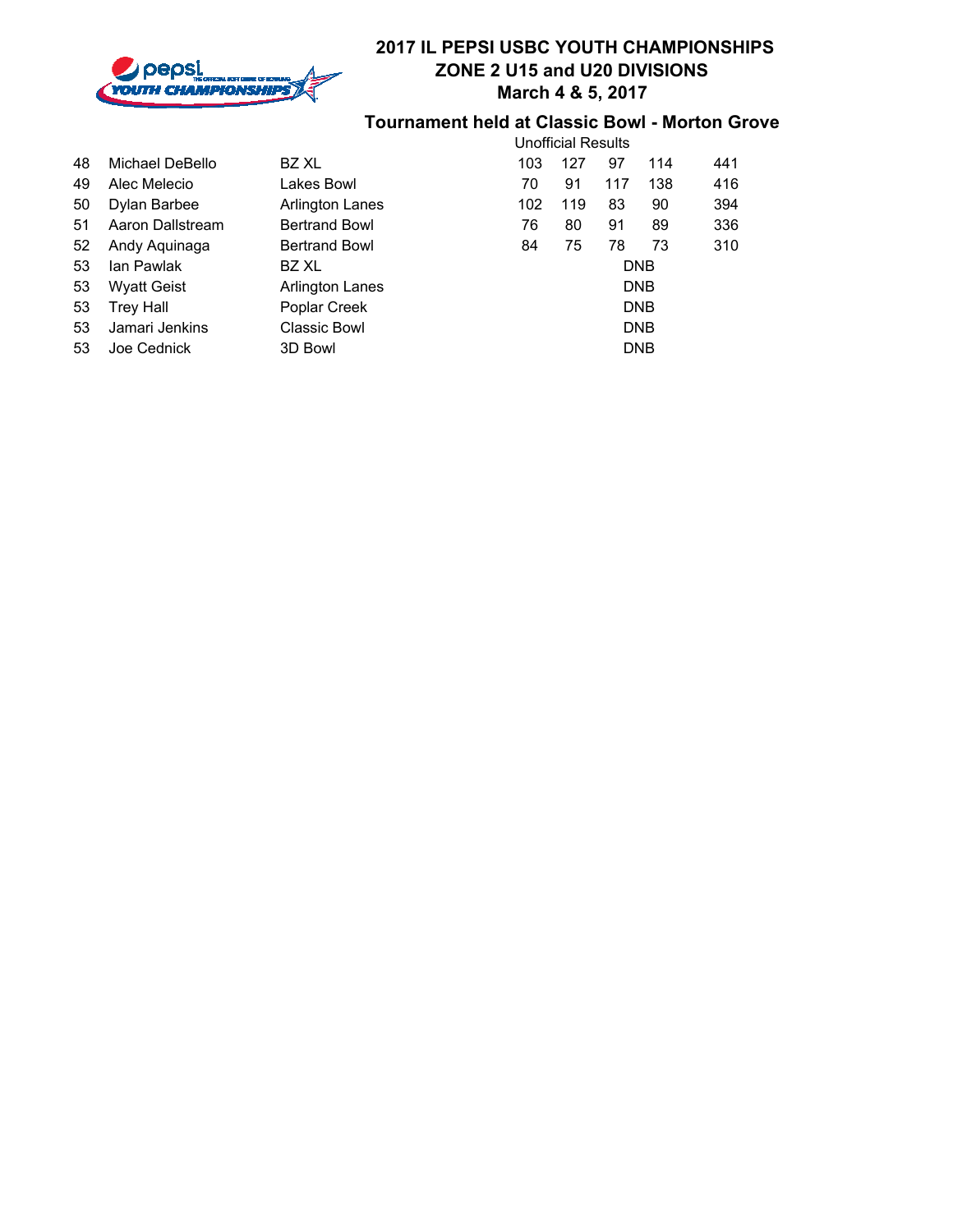

**Tournament held at Classic Bowl - Morton Grove**

|                  |                           | Under 15 Girls - U15G                                                                        |     |     |                     |            |                |              |
|------------------|---------------------------|----------------------------------------------------------------------------------------------|-----|-----|---------------------|------------|----------------|--------------|
|                  |                           |                                                                                              |     |     |                     |            | <b>Scratch</b> |              |
|                  | <b>Rank Bowler</b>        | <b>CENTER</b>                                                                                |     |     | GM 1 GM 2 GM 3 GM 4 |            | <b>Total</b>   | Scholarship  |
| 1                | <b>Haylie Frick</b>       | <b>Poplar Creek</b>                                                                          | 183 | 176 | 198                 | 222        | 779            | \$<br>149.50 |
| 2                | <b>Jasmine McKeel</b>     | <b>Northend Travel</b>                                                                       | 188 | 211 | 148                 | 207        | 754            | \$<br>122.00 |
| 3                | <b>Brianna Schmidt</b>    | <b>Poplar Creek</b>                                                                          | 205 | 168 | 187                 | 191        | 751            | \$<br>77.00  |
| 4                | Jenica Baron              | <b>Beverly Lanes</b>                                                                         | 193 | 167 | 210                 | 178        | 748            | \$<br>54.50  |
| 5                | <b>Marisa Garcia</b>      | <b>Lakes Bowl</b>                                                                            | 171 | 165 | 154                 | 184        | 674            | \$<br>50.00  |
| 6                | <b>Jessica Donovan</b>    | <b>SWC Travel</b>                                                                            | 160 | 152 | 199                 | 142        | 653            |              |
| 7                | <b>Madeleine Cimo</b>     | <b>Northend Travel</b>                                                                       | 120 | 186 | 184                 | 152        | 642            |              |
|                  |                           | The above bowlers qualify for the state tournament May 12-14 at Don Carter Lanes in Rockford |     |     |                     |            |                |              |
| 8                | Kaiilina Lainez           | Classic Bowl                                                                                 | 164 | 122 | 172                 | 178        | 636            |              |
| $\boldsymbol{9}$ | Elizabeth White           | Poplar Creek                                                                                 | 162 | 158 | 159                 | 154        | 633            |              |
| 10               | Lynn Michalec             | <b>Lakes Bowl</b>                                                                            | 192 | 138 | 129                 | 162        | 621            |              |
| 11               | <b>Taylor Kailin</b>      | Lakeside Lanes                                                                               | 162 | 153 | 187                 | 113        | 615            |              |
| 12               | Kala Issleb               | 3D Bowl                                                                                      | 138 | 170 | 144                 | 134        | 586            |              |
| 13               | Amelia Potempa            | <b>Classic Bowl</b>                                                                          | 145 | 119 | 142                 | 170        | 576            |              |
| 14               | Andrea Pulsaki            | Sunset Bowl                                                                                  | 136 | 135 | 121                 | 177        | 569            |              |
| 14               | Abigail Matula            | <b>BZ XL</b>                                                                                 | 166 | 155 | 113                 | 135        | 569            |              |
| 16               | Jessica Arms              | Lakes Bowl                                                                                   | 115 | 131 | 176                 | 135        | 557            |              |
| 17               | Savanah Rodriguez         | <b>Pinsters Bowl</b>                                                                         | 139 | 117 | 126                 | 161        | 543            |              |
| 18               | <b>Monica Darrow</b>      | <b>SWC Travel</b>                                                                            | 102 | 118 | 155                 | 167        | 542            |              |
| 19               | Gabriela Potempa          | <b>Classic Bowl</b>                                                                          | 116 | 181 | 138                 | 104        | 539            |              |
| 19               | Asya Wright               | <b>Classic Bowl</b>                                                                          | 134 | 142 | 111                 | 152        | 539            |              |
| 21               | Autumn Fox                | Poplar Creek                                                                                 | 113 | 156 | 131                 | 136        | 536            |              |
| 22               | Phoebe Rosa               | <b>BZ Niles</b>                                                                              | 115 | 138 | 153                 | 129        | 535            |              |
| 23               | <b>Tarrah Phillips</b>    | <b>Arlington Lanes</b>                                                                       | 101 | 132 | 121                 | 161        | 515            |              |
| 24               | Ava Pulaski               | Sunset Bowl                                                                                  | 110 | 143 | 146                 | 88         | 487            |              |
| 25               | Allyssa Tanner            | <b>Bertrand Bowl</b>                                                                         | 66  | 114 | 154                 | 125        | 459            |              |
| 26               | Alyssa Bradley            | Sunset Bowl                                                                                  | 142 | 98  | 99                  | 115        | 454            |              |
| 27               | Shelby Szwankowski        | 3D Bowl                                                                                      | 102 | 117 | 109                 | 117        | 445            |              |
| 28               | Hayley Massaro            | <b>BZ XL</b>                                                                                 | 126 | 116 | 90                  | 111        | 443            |              |
| 29               | Alliyah Jones             | <b>Classic Bowl</b>                                                                          | 131 | 75  | 130                 | 101        | 437            |              |
| 30               | Savannah Peters           | <b>Arlington Lanes</b>                                                                       | 87  | 92  | 105                 | 120        | 404            |              |
| 31               | Payton Prospal            | <b>Arlington Lanes</b>                                                                       | 82  | 98  | 97                  | 114        | 391            |              |
| 32               | Shania Wright             | <b>Classic Bowl</b>                                                                          | 111 | 103 | 91                  | 82         | 387            |              |
| 33               | Cassie Lugo               | <b>BZ XL</b>                                                                                 | 91  | 95  | 119                 | 79         | 384            |              |
| 34               | Ava Szczesny              | <b>Lakes Bowl</b>                                                                            |     |     | <b>DNB</b>          |            |                |              |
| 34               | <b>Stephanie McMillon</b> | Sunset Bowl                                                                                  |     |     |                     | <b>DNB</b> |                |              |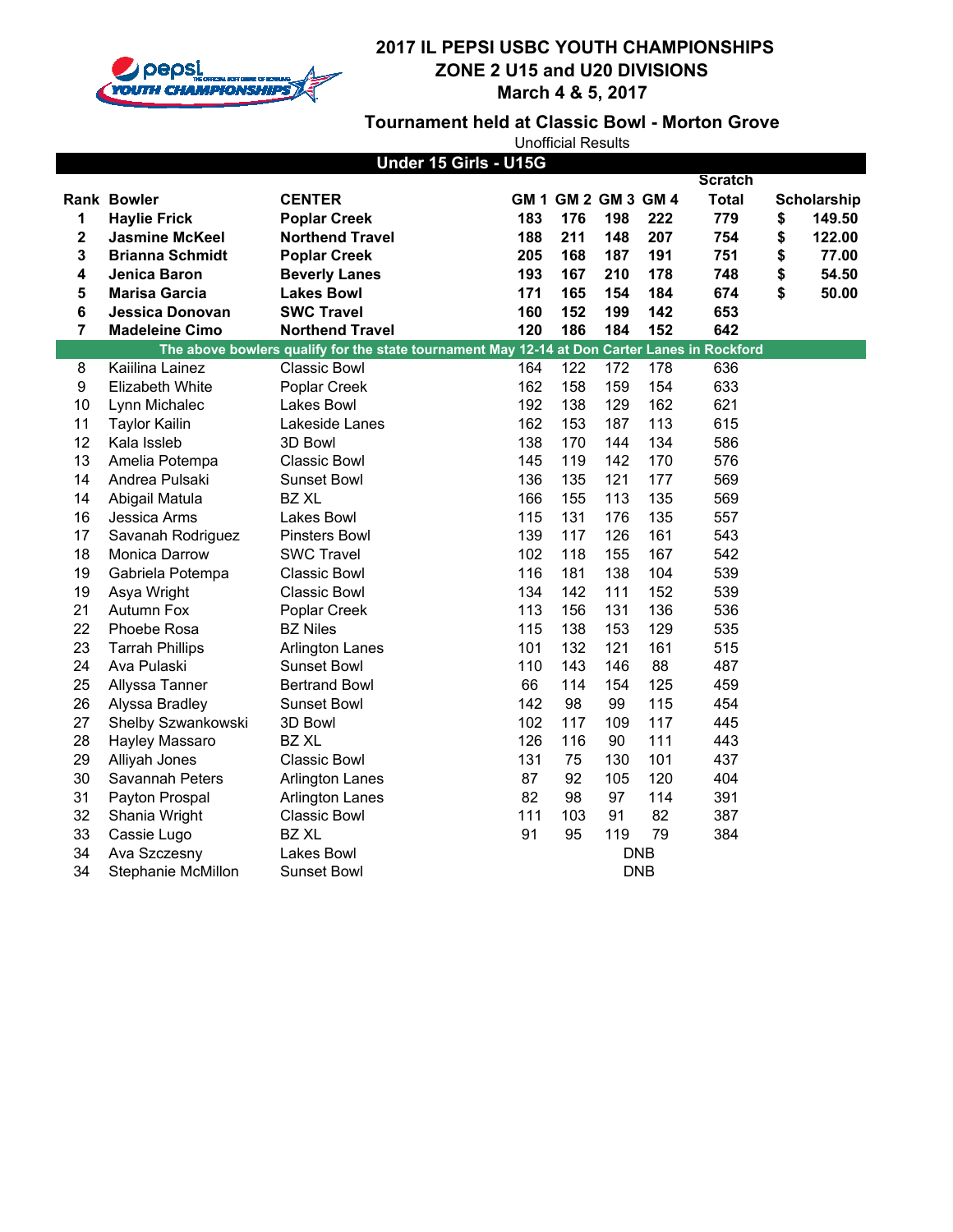

### **Tournament held at Classic Bowl - Morton Grove**

| Under 20 Girls - U20G |                         |                                                                                              |     |                     |     |     |                |    |             |
|-----------------------|-------------------------|----------------------------------------------------------------------------------------------|-----|---------------------|-----|-----|----------------|----|-------------|
|                       |                         |                                                                                              |     |                     |     |     | <b>Scratch</b> |    |             |
|                       | <b>Rank Bowler</b>      | <b>CENTER</b>                                                                                |     | GM 1 GM 2 GM 3 GM 4 |     |     | <b>Total</b>   |    | Scholarship |
| 1                     | <b>Kayla Rossi</b>      | <b>Northend Travel</b>                                                                       | 209 | 172                 | 279 | 202 | 862            | \$ | 149.50      |
| 2                     | <b>Emma Wrenn</b>       | <b>Beverly Lanes</b>                                                                         | 182 | 160                 | 225 | 216 | 783            | \$ | 122.00      |
| 3                     | <b>Arieana Upshaw</b>   | <b>Arlington Lanes</b>                                                                       | 178 | 208                 | 201 | 195 | 782            | \$ | 77.00       |
| 4                     | <b>Sunshine Bobnick</b> | <b>Poplar Creek</b>                                                                          | 176 | 195                 | 190 | 195 | 756            | \$ | 54.50       |
| 5                     | <b>Caitlin Howard</b>   | <b>Arlington Lanes</b>                                                                       | 134 | 239                 | 180 | 187 | 740            | \$ | 50.00       |
| 6                     | <b>Maggie Faje</b>      | <b>Northend Travel</b>                                                                       | 180 | 156                 | 212 | 191 | 739            |    |             |
| 7                     | <b>Jessica Soskich</b>  | <b>Beverly Lanes</b>                                                                         | 150 | 165                 | 226 | 192 | 733            |    |             |
| $\overline{7}$        | <b>Emily Voight</b>     | <b>Northend Travel</b>                                                                       | 172 | 196                 | 193 | 172 | 733            |    |             |
|                       |                         | The above bowlers qualify for the state tournament May 12-14 at Don Carter Lanes in Rockford |     |                     |     |     |                |    |             |
|                       | 9 Amanda Yoder          | <b>Bertrand Lanes</b>                                                                        | 160 | 212                 | 182 | 173 | 727            |    |             |
|                       | 10 Kylie Frick          | Poplar Creek                                                                                 | 204 | 201                 | 134 | 176 | 715            |    |             |
|                       | 11 Samantha Schmidt     | <b>Arlington Lanes</b>                                                                       | 206 | 191                 | 168 | 144 | 709            |    |             |
|                       | 12 Taylor Sloan         | Lakeside Lanes                                                                               | 182 | 148                 | 188 | 190 | 708            |    |             |
|                       | 12 Ana Zawisza          | Poplar Creek                                                                                 | 192 | 197                 | 142 | 177 | 708            |    |             |
|                       | 14 Elizabeth Stavros    | <b>Arlington Lanes</b>                                                                       | 225 | 213                 | 144 | 125 | 707            |    |             |
|                       | 15 Sammi Mika           | <b>SWC Travel</b>                                                                            | 159 | 179                 | 180 | 183 | 701            |    |             |
|                       | 16 Zaria Syfu           | <b>Classic Bowl</b>                                                                          | 141 | 174                 | 160 | 225 | 700            |    |             |
|                       | 17 Natalie Kalupski     | Northend Travel                                                                              | 158 | 193                 | 179 | 169 | 699            |    |             |
|                       | 18 Macayla Powers       | Lakeside Lanes                                                                               | 190 | 143                 | 192 | 151 | 676            |    |             |
|                       | 19 Katrina Seale        | Northend Travel                                                                              | 175 | 160                 | 156 | 180 | 671            |    |             |
|                       | 20 Gina Krask           | <b>SWC Travel</b>                                                                            | 172 | 172                 | 185 | 130 | 659            |    |             |
|                       | 21 Kiele Moraska        | <b>BZ XL</b>                                                                                 | 149 | 157                 | 155 | 191 | 652            |    |             |
|                       | 21 Stephanie Judkins    | Poplar Creek                                                                                 | 173 | 185                 | 141 | 153 | 652            |    |             |
|                       | 23 Deidre Loos          | 3D Bowl                                                                                      | 172 | 136                 | 166 | 162 | 636            |    |             |
|                       | 24 Heather Schmidt      | Poplar Creek                                                                                 | 134 | 144                 | 201 | 153 | 632            |    |             |
|                       | 25 Gabby Atlas          | <b>BZ Niles</b>                                                                              | 125 | 158                 | 147 | 187 | 617            |    |             |
|                       | 26 Brianna Norton       | Sunset Bowl                                                                                  | 141 | 178                 | 155 | 133 | 607            |    |             |
|                       | 27 Eve Kaczkowski       | <b>BZ Niles</b>                                                                              | 116 | 123                 | 177 | 185 | 601            |    |             |
|                       | 28 Alexia Napierkowski  | Lakeside Lanes                                                                               | 156 | 164                 | 132 | 148 | 600            |    |             |
|                       | 29 Jordan Connelly      | Poplar Creek                                                                                 | 146 | 151                 | 117 | 171 | 585            |    |             |
|                       | 29 Kelly Paradowski     | Poplar Creek                                                                                 | 158 | 128                 | 128 | 171 | 585            |    |             |
|                       | 31 Emaleigh Bradley     | Sunset Bowl                                                                                  | 125 | 113                 | 188 | 149 | 575            |    |             |
|                       | 32 Chyna Wright         | <b>Classic Bowl</b>                                                                          | 208 | 126                 | 126 | 102 | 562            |    |             |
|                       | 33 Jennifer Sauer       | <b>Arlington Lanes</b>                                                                       | 121 | 127                 | 153 | 160 | 561            |    |             |
|                       | 34 Jamie Knutsen        | Poplar Creek                                                                                 | 132 | 153                 | 107 | 149 | 541            |    |             |
|                       | 35 Sadahri Wright       | <b>Classic Bowl</b>                                                                          | 149 | 112                 | 149 | 123 | 533            |    |             |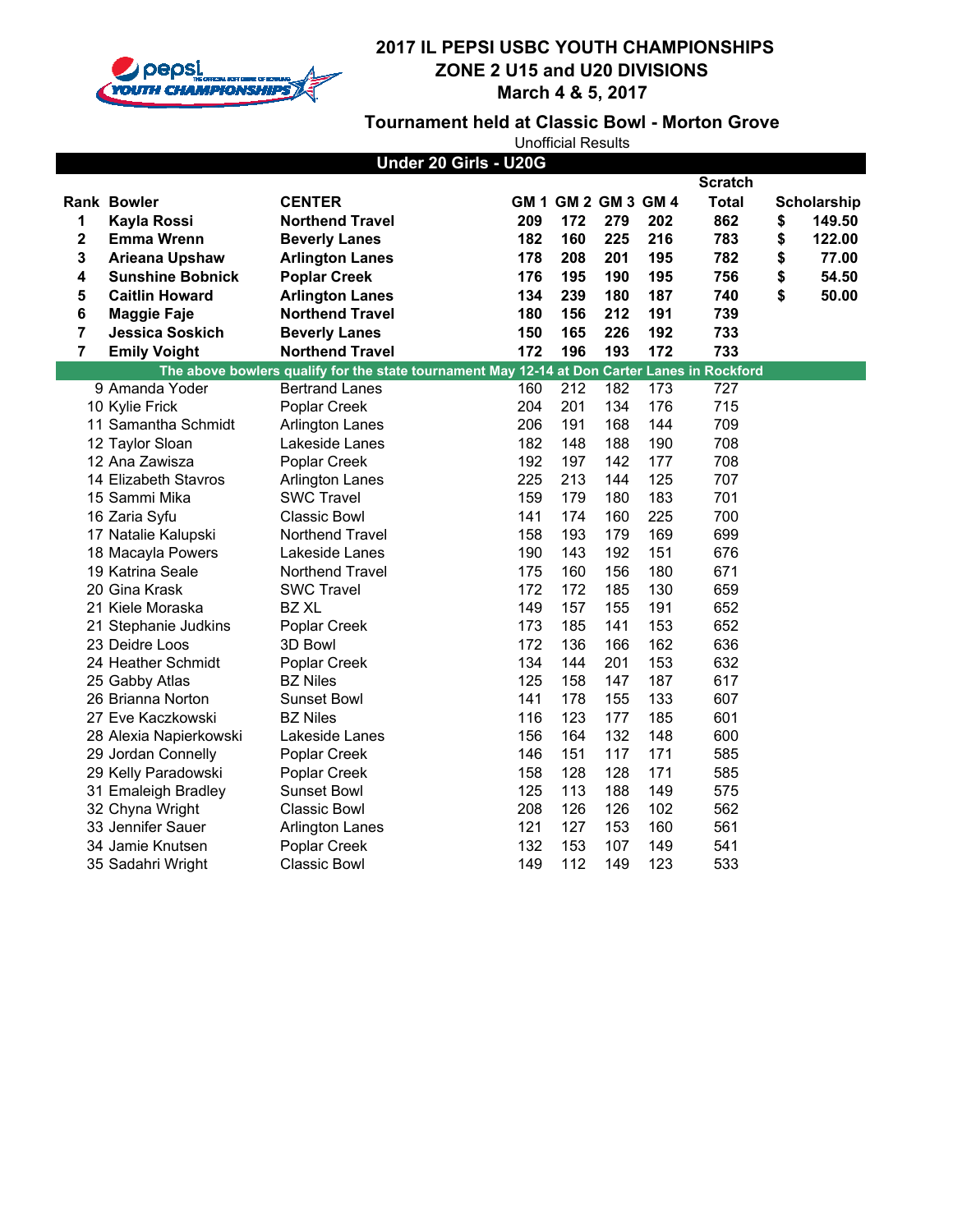

### **Tournament held at Classic Bowl - Morton Grove**

|    |                          | Under 20 Boys - U20B                                                                         |     |                     |     |     |                |              |
|----|--------------------------|----------------------------------------------------------------------------------------------|-----|---------------------|-----|-----|----------------|--------------|
|    |                          |                                                                                              |     |                     |     |     | <b>Scratch</b> |              |
|    | <b>Rank Bowler</b>       | <b>CENTER</b>                                                                                |     | GM 1 GM 2 GM 3 GM 4 |     |     | <b>Total</b>   | Scholarship  |
| 1  | <b>Connell Kelleher</b>  | <b>Classic Bowl</b>                                                                          | 197 | 256                 | 225 | 269 | 947            | \$<br>230.00 |
| 2  | <b>Zach Singer</b>       | <b>Lakeside Lanes</b>                                                                        | 257 | 226                 | 206 | 257 | 946            | \$<br>153.00 |
| 3  | <b>Billy Schroeder</b>   | <b>BZ Deer Park</b>                                                                          | 257 | 289                 | 176 | 185 | 907            | \$<br>105.50 |
| 4  | <b>Nick Kazanow</b>      | <b>Northend Travel</b>                                                                       | 238 | 186                 | 245 | 237 | 906            | \$<br>96.00  |
| 5  | <b>Avery Wolf</b>        | <b>Classic Bowl</b>                                                                          | 185 | 213                 | 246 | 244 | 888            | \$<br>86.00  |
| 6  | <b>Chris Dower</b>       | <b>3D Bowl</b>                                                                               | 196 | 279                 | 254 | 148 | 877            | \$<br>76.50  |
| 7  | <b>Logan Enerson</b>     | <b>Northend Travel</b>                                                                       | 184 | 269                 | 212 | 206 | 871            | \$<br>62.00  |
| 8  | <b>Andrew Wagner</b>     | <b>Northend Travel</b>                                                                       | 217 | 188                 | 212 | 246 | 863            | \$<br>48.00  |
| 9  | <b>Zach Schatz</b>       | <b>Northend Travel</b>                                                                       | 248 | 190                 | 180 | 223 | 841            | \$<br>38.50  |
| 10 | <b>Kyle Stejskal</b>     | <b>Arlington Lanes</b>                                                                       | 185 | 258                 | 185 | 203 | 831            | \$<br>33.50  |
| 11 | Josh Crackenberger       | <b>SWC Travel</b>                                                                            | 161 | 227                 | 189 | 247 | 824            | \$<br>22.00  |
| 12 | Josef Kalupski           | <b>Northend Travel</b>                                                                       | 212 | 235                 | 183 | 191 | 821            |              |
| 13 | <b>Tommy Ochal</b>       | <b>BZ Niles</b>                                                                              | 199 | 206                 | 197 | 213 | 815            |              |
| 14 | <b>Tyler Milbrandt</b>   | <b>Classic Bowl</b>                                                                          | 211 | 222                 | 208 | 169 | 810            |              |
| 15 | <b>Kyle Bowman</b>       | <b>Poplar Creek</b>                                                                          | 204 | 206                 | 220 | 173 | 803            |              |
| 15 | <b>Geoffrey Golly</b>    | <b>Poplar Creek</b>                                                                          | 226 | 205                 | 181 | 191 | 803            |              |
|    |                          | The above bowlers qualify for the state tournament May 12-14 at Don Carter Lanes in Rockford |     |                     |     |     |                |              |
| 17 | Jake Hammer              | 3D Bowl                                                                                      | 184 | 225                 | 246 | 138 | 793            |              |
| 18 | <b>Braeden Orbeck</b>    | <b>Northend Travel</b>                                                                       | 170 | 170                 | 229 | 223 | 792            |              |
| 18 | Lucas Pinkus             | Lakeside Lanes                                                                               | 179 | 188                 | 202 | 223 | 792            |              |
| 20 | Christian Caban          | Sunset Bowl                                                                                  | 180 | 225                 | 205 | 181 | 791            |              |
| 21 | <b>Martin Munoz</b>      | <b>BZ Niles</b>                                                                              | 226 | 167                 | 215 | 170 | 778            |              |
| 22 | Zach Sasser              | Northend Travel                                                                              | 182 | 225                 | 167 | 196 | 770            |              |
| 23 | <b>Richy Zenner</b>      | Northend Travel                                                                              | 173 | 182                 | 183 | 230 | 768            |              |
| 24 | <b>Tyler Kurcz</b>       | Poplar Creek                                                                                 | 199 | 237                 | 160 | 169 | 765            |              |
| 24 | <b>Nathaniel Bratzke</b> | <b>Bertrand Bowl</b>                                                                         | 165 | 199                 | 169 | 232 | 765            |              |
| 26 | Daniel Powell            | Northend Travel                                                                              | 178 | 201                 | 164 | 213 | 756            |              |
| 27 | Carlos Pablo             | Northend Travel                                                                              | 194 | 156                 | 212 | 192 | 754            |              |
| 28 | Josh Schoen              | <b>BZ XL</b>                                                                                 | 147 | 132                 | 231 | 243 | 753            |              |
| 28 | Cody Mendez              | Lakes Bowl                                                                                   | 199 | 218                 | 185 | 151 | 753            |              |
| 30 | Josh Singer              | Northend Travel                                                                              | 156 | 205                 | 205 | 185 | 751            |              |
| 31 | Jonathan Lavengco        | <b>BZ Niles</b>                                                                              | 154 | 182                 | 181 | 222 | 739            |              |
| 32 | <b>Chris Ouimet</b>      | Northend Travel                                                                              | 164 | 180                 | 201 | 189 | 734            |              |
| 33 | Jeremy Gober             | Lakeside Lanes                                                                               | 164 | 203                 | 186 | 178 | 731            |              |
| 34 | Rodney Shaneyfelt        | Lakes Bowl                                                                                   | 180 | 167                 | 188 | 189 | 724            |              |
| 35 | Joseph Rayner            | Poplar Creek                                                                                 | 180 | 146                 | 208 | 188 | 722            |              |
| 36 | Dylan Santacruz          | Classic Bowl                                                                                 | 173 | 164                 | 201 | 179 | 717            |              |
| 37 | Justin Knowles           | Northend Travel                                                                              | 179 | 166                 | 163 | 208 | 716            |              |
| 38 | Matthew Welzien          | Poplar Creek                                                                                 | 194 | 229                 | 135 | 156 | 714            |              |
| 39 | Daniel Lauer             | <b>Bertrand Bowl</b>                                                                         | 223 | 144                 | 134 | 197 | 698            |              |
| 40 | Joshua Welsch            | Lakes Bowl                                                                                   | 166 | 169                 | 211 | 150 | 696            |              |
| 41 | Kevin Andersen           | Poplar Creek                                                                                 | 132 | 209                 | 194 | 159 | 694            |              |
| 42 | Matrell Freeman          | Classic Bowl                                                                                 | 144 | 174                 | 148 | 226 | 692            |              |
| 43 | Gary Boege               | Northend Travel                                                                              | 191 | 133                 | 182 | 179 | 685            |              |
| 44 | Ryan Jones               | Lakeside Lanes                                                                               | 184 | 120                 | 222 | 157 | 683            |              |
| 45 | Steven Kushner           | Classic Bowl                                                                                 | 154 | 178                 | 175 | 174 | 681            |              |
| 46 | <b>William Nune</b>      | Classic Bowl                                                                                 | 141 | 173                 | 182 | 184 | 680            |              |
| 47 | Nick Szwankowski         | 3D Bowl                                                                                      | 179 | 169                 | 184 | 146 | 678            |              |
| 48 | Joshua Arms              | Lakes Bowl                                                                                   | 165 | 182                 | 127 | 203 | 677            |              |
| 49 | Alexander Ostojic        | <b>Beverly Lanes</b>                                                                         | 126 | 211                 | 172 | 167 | 676            |              |
| 50 | Andrew Lauer             | Northend Travel                                                                              | 151 | 196                 | 172 | 151 | 670            |              |
| 51 | Nicholas Christensen     | <b>SWC Travel</b>                                                                            | 197 | 149                 | 148 | 169 | 663            |              |